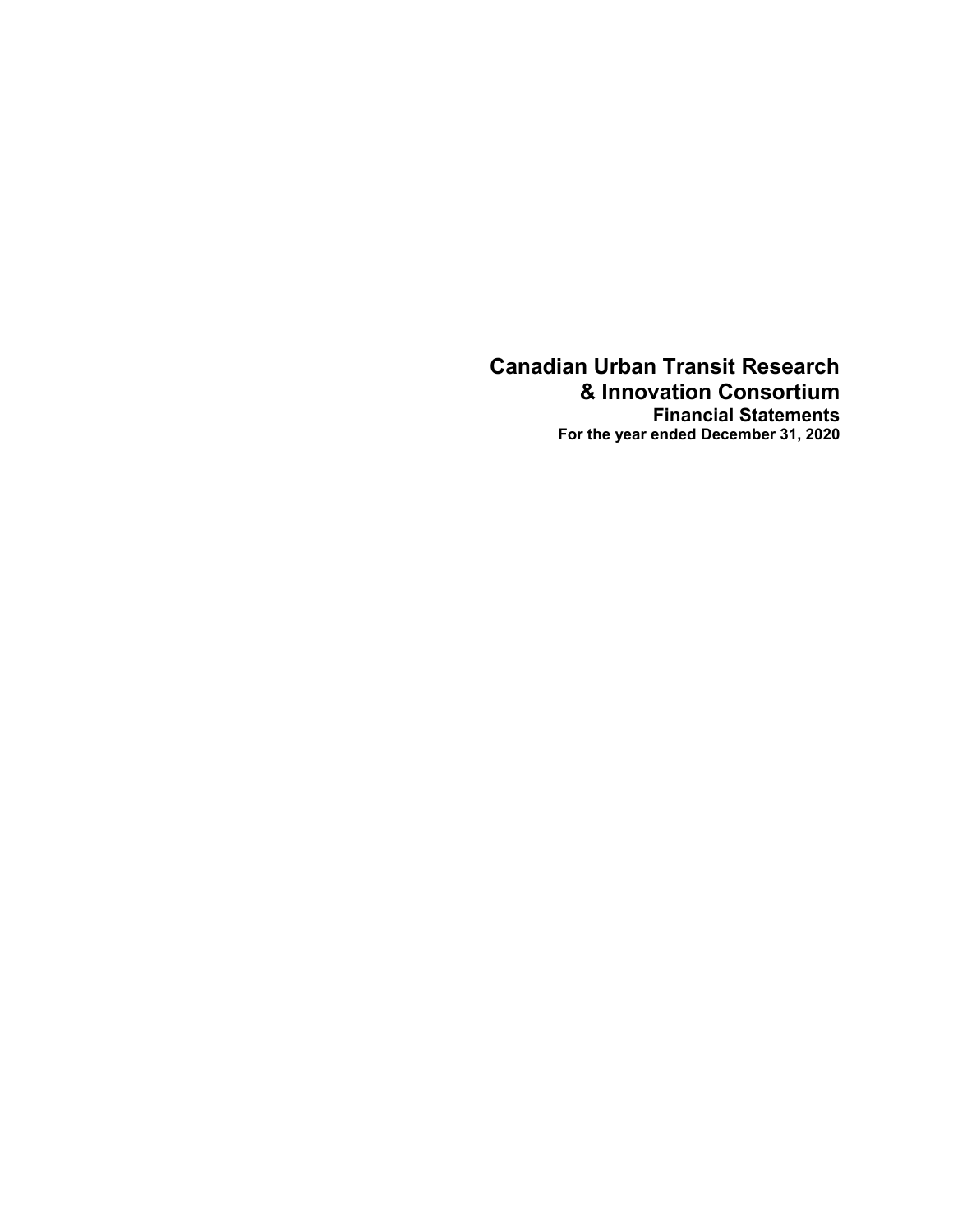## Canadian Urban Transit Research & Innovation Consortium Financial Statements For the year ended December 31, 2020

|                                        | <b>Contents</b> |
|----------------------------------------|-----------------|
| <b>Independent Auditor's Report</b>    | $2 - 3$         |
| <b>Financial Statements</b>            |                 |
| <b>Statement of Financial Position</b> | 4               |
| Statement of Changes in Net Assets     | 5               |
| <b>Statement of Operations</b>         | 6               |
| <b>Statement of Cash Flows</b>         | 7               |
| Notes to Financial Statements          | 8 - 13          |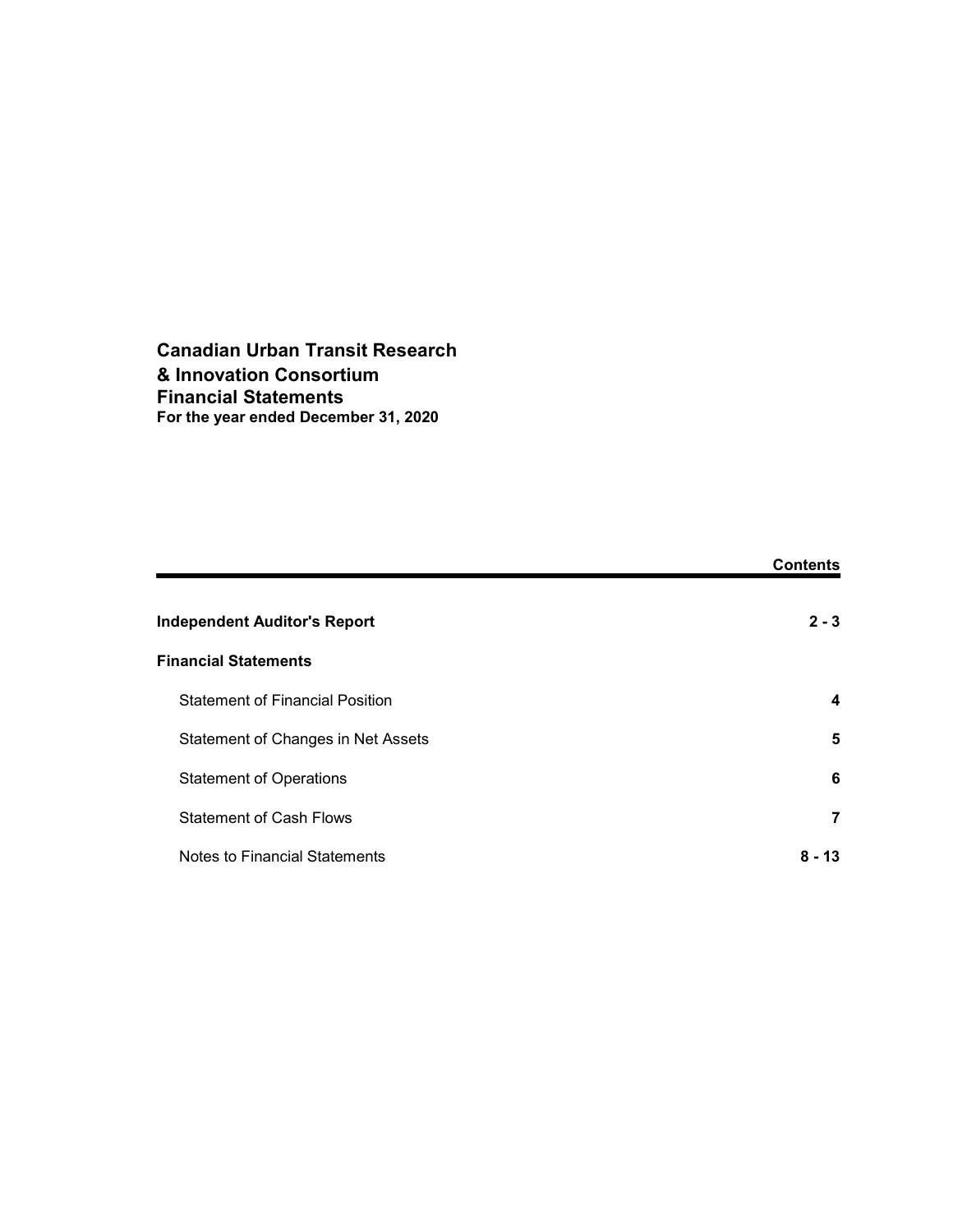

Tel: 289 881 1111 Fax: 905 845 8615 www.bdo.ca

## Independent Auditor's Report

### To the Members of Canadian Urban Transit Research & Innovation Consortium

#### Opinion

We have audited the financial statements of Canadian Urban Transit Research & Innovation Consortium (the Consortium"), which comprise the statement of financial position as at December 31, 2020, and the statements of changes in net assets, operations, and cash flows for the year then ended, and notes to the financial statements, including a summary of significant accounting policies.

In our opinion, the accompanying financial statements present fairly, in all material respects, the financial position of the Consortium as at December 31, 2020, and its results of operations and its cash flows for the year then ended in accordance with Canadian accounting standards for not-forprofit organizations.

#### Basis for Opinion

We conducted our audit in accordance with Canadian generally accepted auditing standards. Our responsibilities under those standards are further described in the Auditor's Responsibilities for the Audit of the Financial Statements section of our report. We are independent of the Consortium in accordance with the ethical requirements that are relevant to our audit of the financial statements in Canada, and we have fulfilled our other ethical responsibilities in accordance with these requirements. We believe that the audit evidence we have obtained is sufficient and appropriate to provide a basis for our opinion.

#### Responsibilities of Management and Those Charged with Governance for the Financial **Statements**

Management is responsible for the preparation and fair presentation of these financial statements in accordance with Canadian accounting standards for not-for-profit organizations, and for such internal control as management determines is necessary to enable the preparation of financial statements that are free from material misstatement, whether due to fraud or error.

In preparing the financial statements, management is responsible for assessing the Consortium's ability to continue as a going concern, disclosing, as applicable, matters related to going concern and using the going concern basis of accounting unless management either intends to liquidate the Consortium or to cease operations, or has no realistic alternative but to do so.

Those charged with governance are responsible for overseeing the Consortium's financial reporting process.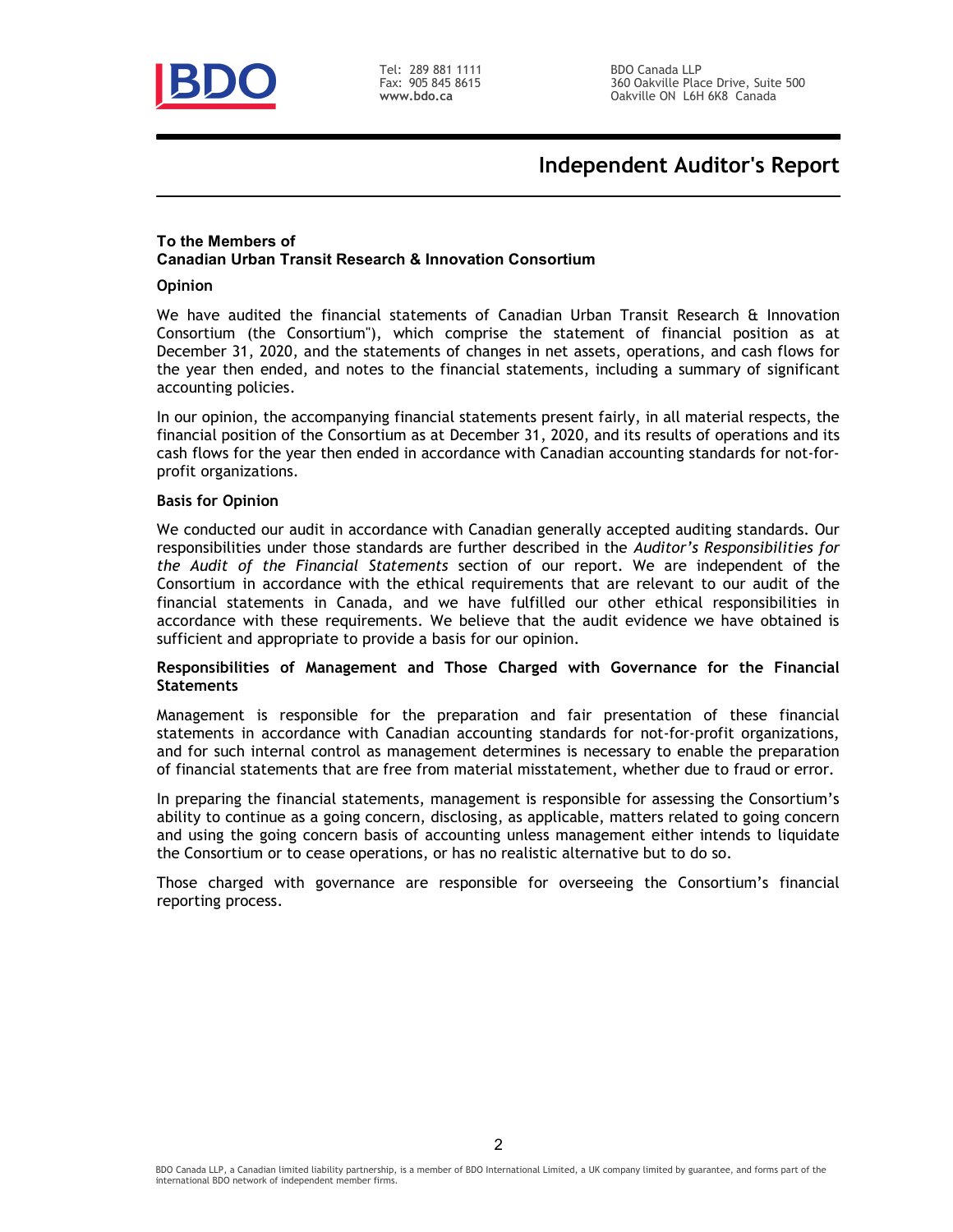

## Independent Auditor's Report (continued)

### Auditor's Responsibilities for the Audit of the Financial Statements (continued)

Our objectives are to obtain reasonable assurance about whether the financial statements as a whole are free from material misstatement, whether due to fraud or error, and to issue an auditor's report that includes our opinion. Reasonable assurance is a high level of assurance, but is not a guarantee that an audit conducted in accordance with Canadian generally accepted auditing standards will always detect a material misstatement when it exists. Misstatements can arise from fraud or error and are considered material if, individually or in the aggregate, they could reasonably be expected to influence the economic decisions of users taken on the basis of these financial statements. As part of an audit in accordance with Canadian generally accepted auditing standards, we exercise professional judgment and maintain professional skepticism throughout the audit. We also:

- Identify and assess the risks of material misstatement of the financial statements, whether due to fraud or error, design and perform audit procedures responsive to those risks, and obtain audit evidence that is sufficient and appropriate to provide a basis for our opinion. The risk of not detecting a material misstatement resulting from fraud is higher than for one resulting from error, as fraud may involve collusion, forgery, intentional omissions, misrepresentations, or the override of internal control.
- Obtain an understanding of internal control relevant to the audit in order to design audit procedures that are appropriate in the circumstances, but not for the purpose of expressing an opinion on the effectiveness of the Consortium's internal control.
- Evaluate the appropriateness of accounting policies used and the reasonableness of accounting estimates and related disclosures made by management.
- Conclude on the appropriateness of management's use of the going concern basis of accounting and, based on the audit evidence obtained, whether a material uncertainty exists related to events or conditions that may cast significant doubt on the Consortium's ability to continue as a going concern. If we conclude that a material uncertainty exists, we are required to draw attention in our auditor's report to the related disclosures in the financial statements or, if such disclosures are inadequate, to modify our opinion. Our conclusions are based on the audit evidence obtained up to the date of our auditor's report. However, future events or conditions may cause the Consortium to cease to continue as a going concern.
- Evaluate the overall presentation, structure and content of the financial statements, including the disclosures, and whether the financial statements represent the underlying transactions and events in a manner that achieves fair presentation.

We communicate with those charged with governance regarding, among other matters, the planned scope and timing of the audit and significant audit findings, including any significant deficiencies in internal control that we identify during our audit.

BDO CANADA LLP

Chartered Professional Accountants, Licensed Public Accountants Oakville, Ontario June 1, 2021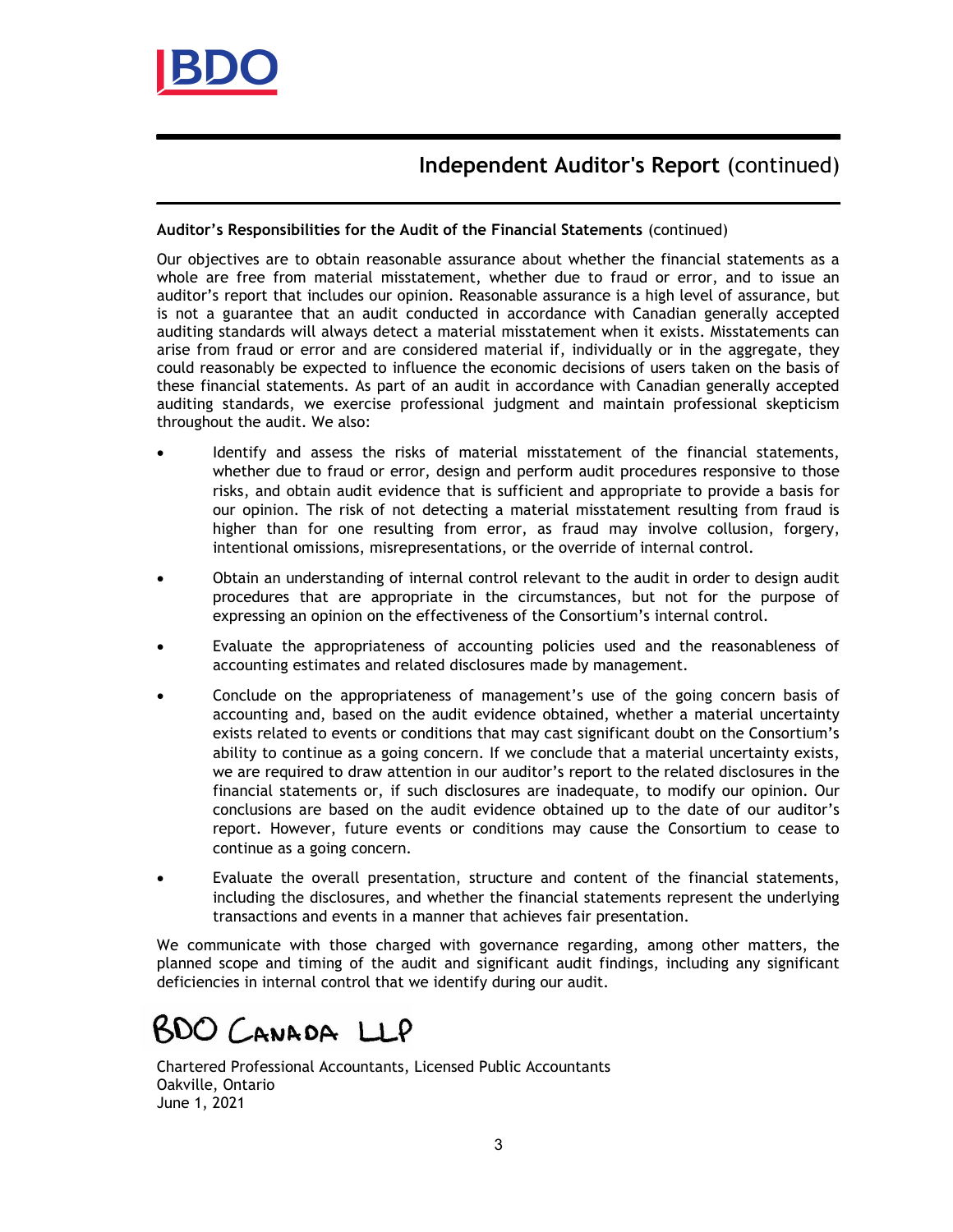| December 31                                                                                                                                            |    | 2020                                                   | 2019                                                       |
|--------------------------------------------------------------------------------------------------------------------------------------------------------|----|--------------------------------------------------------|------------------------------------------------------------|
| <b>Assets</b>                                                                                                                                          |    |                                                        |                                                            |
| <b>Current</b><br>Cash - unrestricted<br>Cash - restricted (Note 2)<br>Accounts receivable (Note 4)<br>Accrued billings receivable<br>Prepaid expenses | \$ | 1,818,189<br>2,740,082<br>922,438<br>338,852<br>61,820 | \$<br>907,954<br>3,242,720<br>707,143<br>835,545<br>20,154 |
|                                                                                                                                                        |    | 5,881,381                                              | 5,713,516                                                  |
| Capital assets (Note 3)                                                                                                                                |    | 14,926                                                 |                                                            |
|                                                                                                                                                        | S  | 5,896,307                                              | \$<br>5,713,516                                            |
| <b>Liabilities and Net Assets</b><br><b>Current</b><br>Accounts payable and accrued liabilities                                                        | \$ | 97,335                                                 | \$<br>147,091                                              |
| Deferred revenue - unrestricted (Note 5)<br>Deferred revenue - restricted (Note 6)                                                                     |    | 708,929<br>2,744,633                                   | 1,174<br>3,282,587                                         |
|                                                                                                                                                        |    | 3,550,897                                              | 3,430,852                                                  |
| Loan payable (Note 4)                                                                                                                                  |    | 30,000                                                 |                                                            |
|                                                                                                                                                        |    | 3,580,897                                              | 3,430,852                                                  |
| <b>Net Assets</b><br>Unrestricted                                                                                                                      |    | 2,315,410                                              | 2,282,664                                                  |
|                                                                                                                                                        | S. | 5,896,307                                              | \$<br>5,713,516                                            |

## Canadian Urban Transit Research & Innovation Consortium Statement of Financial Position

On behalf of the Board:

Director

Director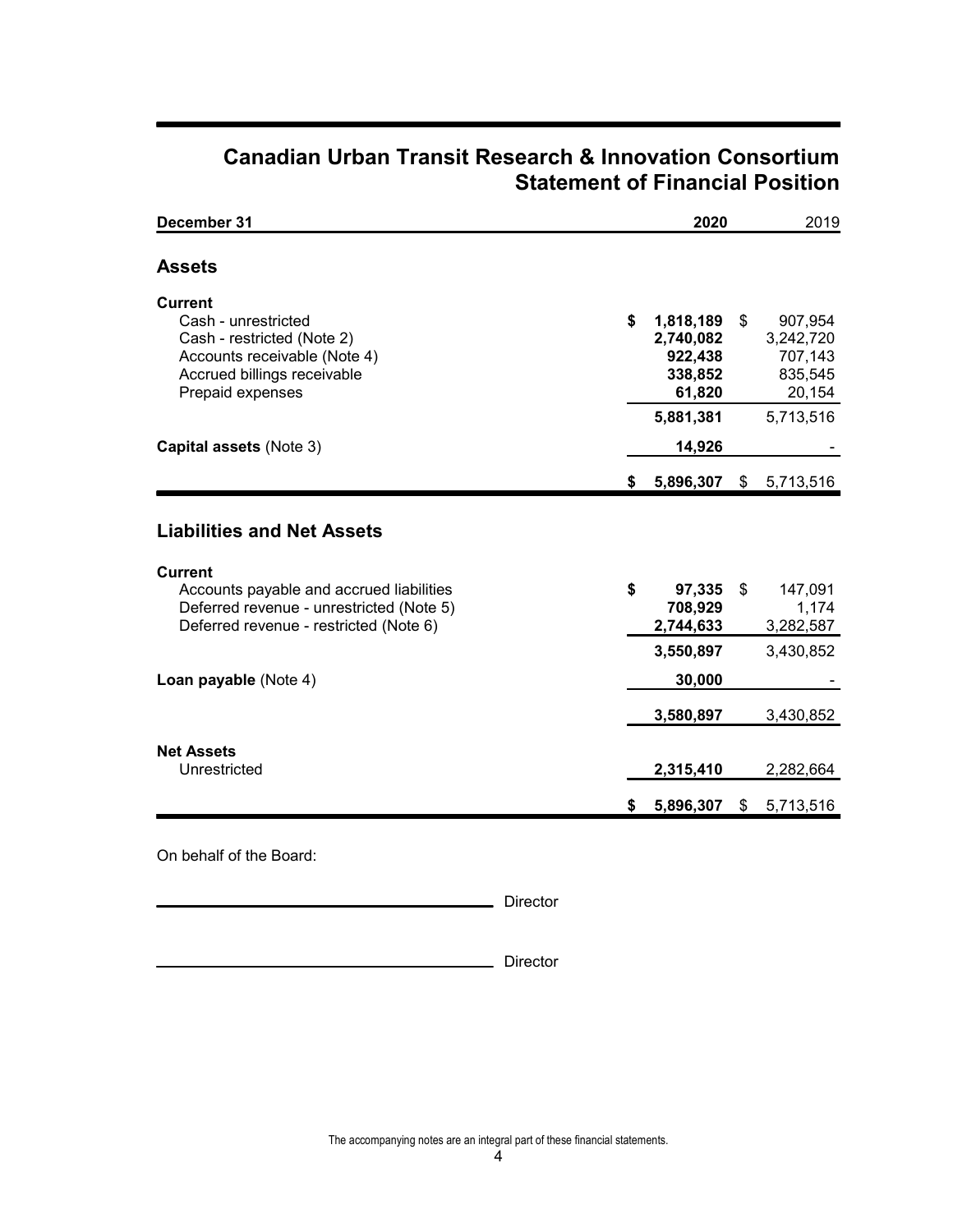## Canadian Urban Transit Research & Innovation Consortium Statement of Changes in Net Assets

| For the year ended December 31               | 2020                     | 2019      |
|----------------------------------------------|--------------------------|-----------|
| Net assets, beginning of year                | $$2.282.664$ \$          | 150.131   |
| Excess of revenue over expenses for the year | 32.746                   | 2,132,533 |
| Net assets, end of year                      | $$2,315,410 \$2,282,664$ |           |

The accompanying notes are an integral part of these financial statements.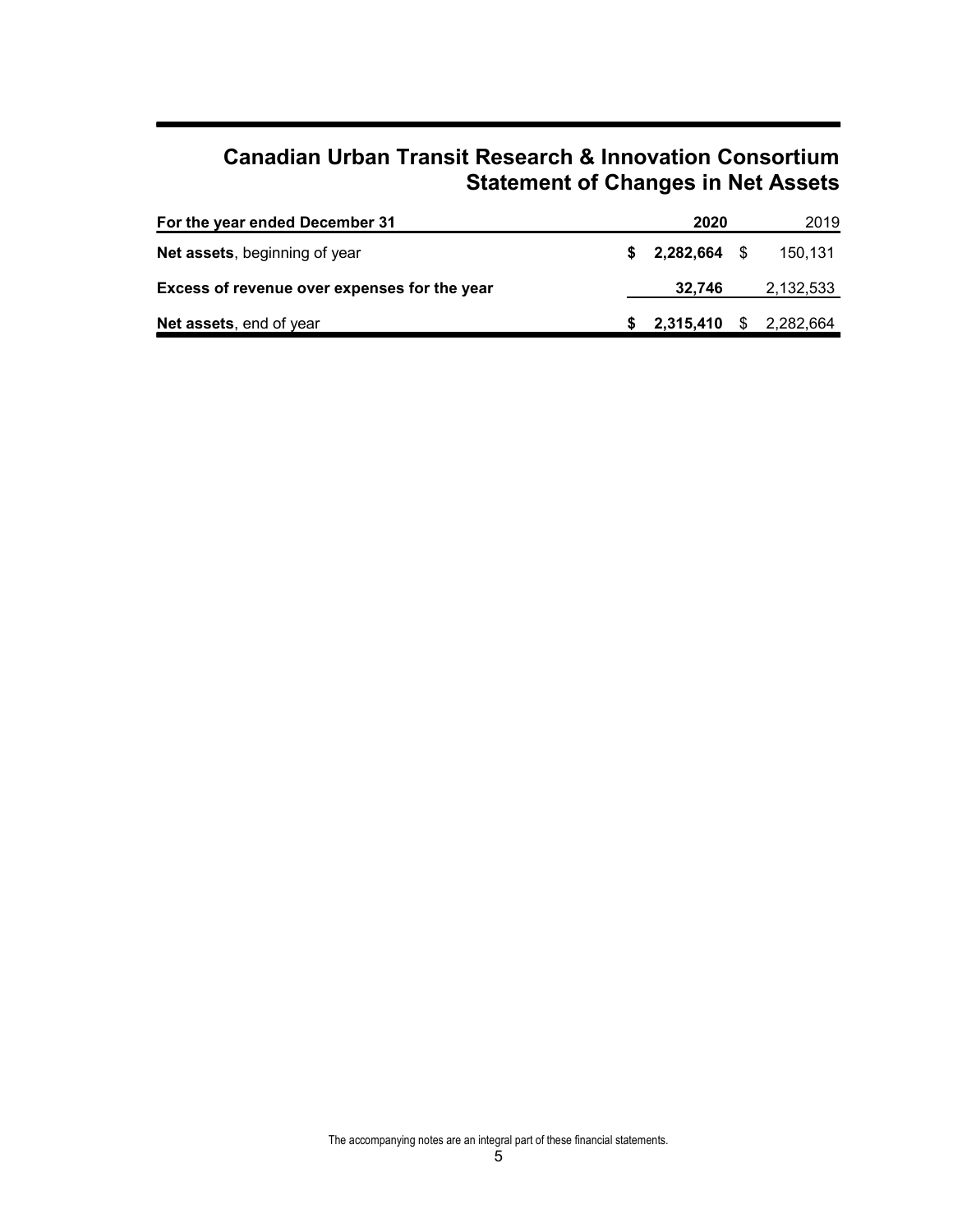## Canadian Urban Transit Research & Innovation Consortium Statement of Operations

| For the year ended December 31                                                                                                                                                                                                                                                         | 2020                                                                                                          | 2019                                                                                           |
|----------------------------------------------------------------------------------------------------------------------------------------------------------------------------------------------------------------------------------------------------------------------------------------|---------------------------------------------------------------------------------------------------------------|------------------------------------------------------------------------------------------------|
| <b>Revenue</b><br>Membership fees (Note 5)<br>Government funding - projects (Note 6)<br>Government funding - administration<br>Fee-for-service<br>Sponsorship<br>Other income (Note 4)                                                                                                 | \$<br>648,668<br>527,375<br>980,459<br>63,693<br>388,385<br>2,608,580                                         | \$<br>623,957<br>3,971,843<br>342,606<br>2,901,508<br>50,248<br>107,380<br>7,997,542           |
| <b>Operating expenses</b><br>Amortization of capital assets<br>Advertising and promotion<br>Bad debt expense<br>Consulting fees<br>Funded project expenses<br>Meetings and events<br>Office and general<br>Professional fees<br>Project development<br>Salaries and benefits<br>Travel | 5,661<br>228,714<br>21,985<br>258,760<br>527,375<br>6,129<br>143,263<br>173,749<br>801<br>1,164,189<br>45,208 | 8,762<br>170,884<br>3,971,843<br>155,356<br>146,580<br>177,234<br>97,048<br>917,265<br>220,037 |
| Excess of revenue over expenses for the year                                                                                                                                                                                                                                           | \$<br>2,575,834<br>32,746                                                                                     | \$<br>5,865,009<br>2,132,533                                                                   |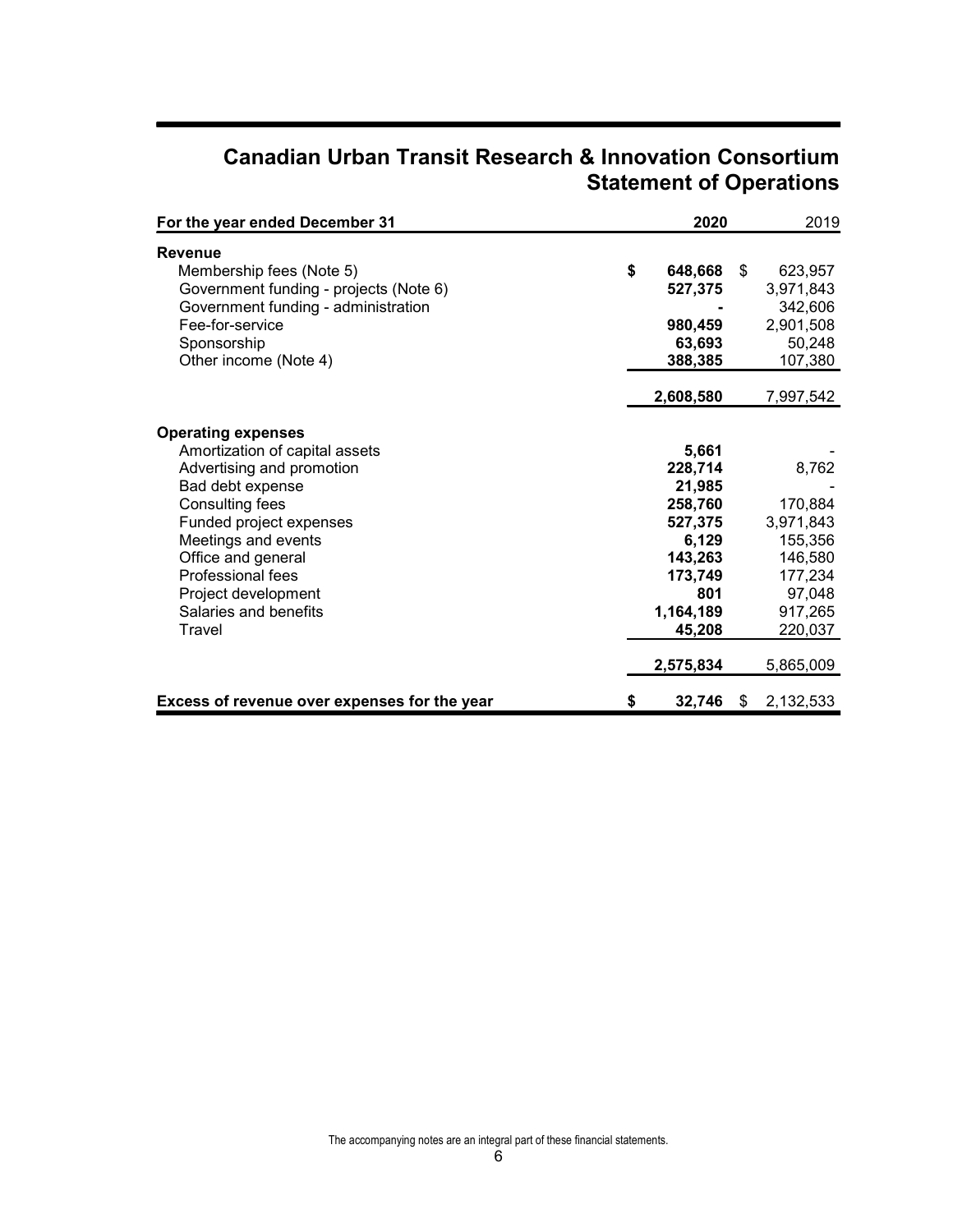# Canadian Urban Transit Research & Innovation Consortium Statement of Cash Flows

| For the year ended December 31                                                                                                                                                         |    |                                                                          |    | 2019                                                                       |  |
|----------------------------------------------------------------------------------------------------------------------------------------------------------------------------------------|----|--------------------------------------------------------------------------|----|----------------------------------------------------------------------------|--|
| Cash provided by (used in)                                                                                                                                                             |    |                                                                          |    |                                                                            |  |
| Cash flows from operating activities<br>Excess of revenue over expenses for the year<br>Adjustments to reconcile excess of revenue over expenses                                       | \$ | $32,746$ \$                                                              |    | 2,132,533                                                                  |  |
| to net cash provided by (used in) operating activities<br>Amortization of capital assets<br>Forgivable loan<br>Changes in non-cash working capital balances                            |    | 5,661<br>(10,000)                                                        |    |                                                                            |  |
| Accounts receivable<br>Accrued billings receivable<br>Prepaid expenses<br>Accounts payable and accrued liabilities<br>Deferred revenue - unrestricted<br>Deferred revenue - restricted |    | (215, 295)<br>496,693<br>(41, 666)<br>(49, 756)<br>707,755<br>(537, 954) |    | (617, 393)<br>(743, 846)<br>39,329<br>46,396<br>(33, 326)<br>(3, 293, 358) |  |
|                                                                                                                                                                                        |    | 388,184                                                                  |    | (2,469,665)                                                                |  |
| Cash flows from investing activity<br>Purchase of capital assets                                                                                                                       |    | (20, 587)                                                                |    |                                                                            |  |
| Cash flows from financing activity<br>Proceeds from loan payable                                                                                                                       |    | 40,000                                                                   |    |                                                                            |  |
| Increase (decrease) in cash during the year                                                                                                                                            |    | 407,597                                                                  |    | (2,469,665)                                                                |  |
| Cash, beginning of year                                                                                                                                                                |    | 4,150,674                                                                |    | 6,620,339                                                                  |  |
| Cash, end of year                                                                                                                                                                      | \$ | 4,558,271                                                                | \$ | 4,150,674                                                                  |  |
| <b>Represented by</b><br>Cash - unrestricted<br>Cash - restricted                                                                                                                      | \$ | 1,818,189<br>2,740,082                                                   | \$ | 907,954<br>3,242,720                                                       |  |
|                                                                                                                                                                                        | S. | 4,558,271                                                                | \$ | 4,150,674                                                                  |  |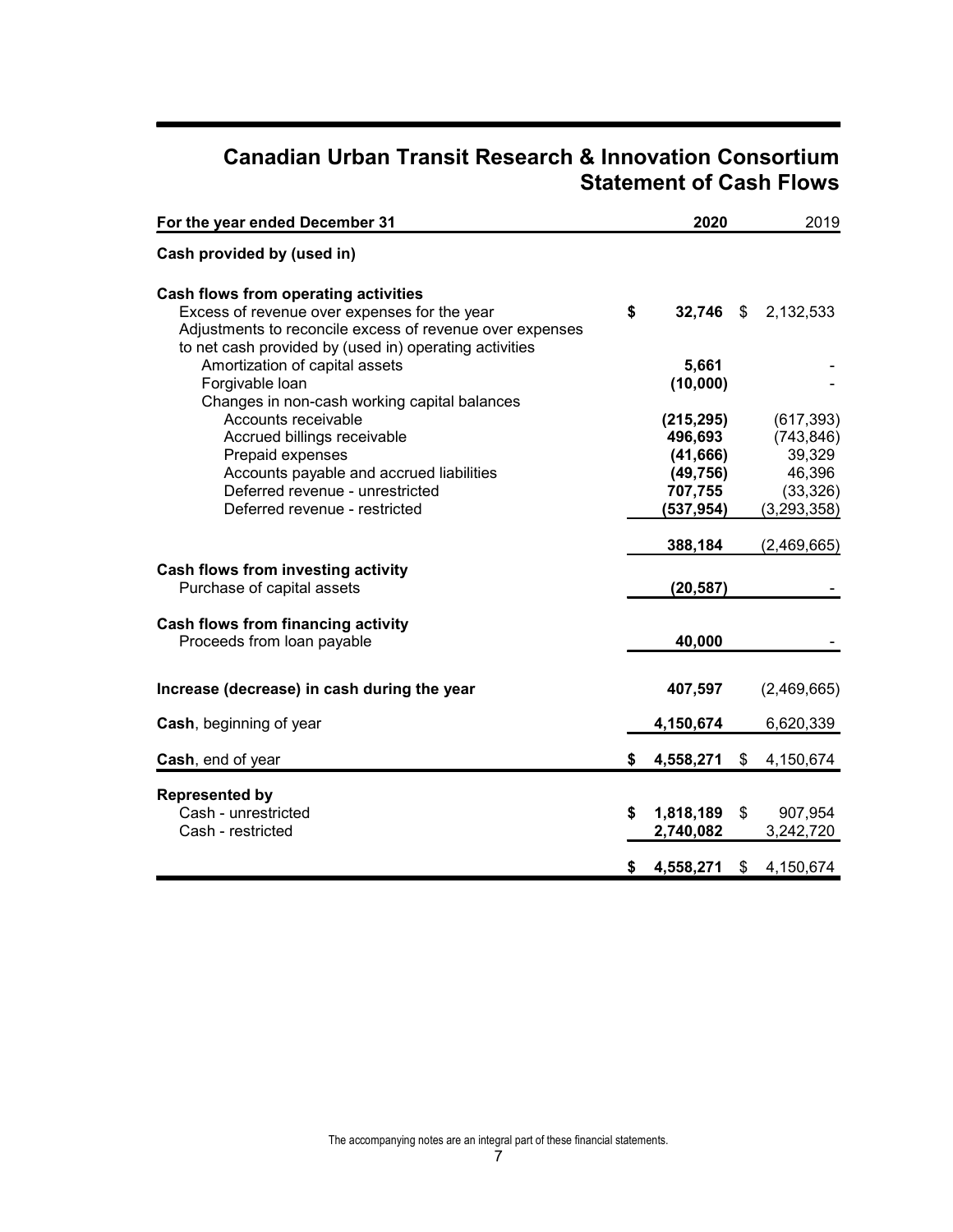#### December 31, 2020

#### 1. Significant Accounting Policies

#### Nature of Operations

The Canadian Urban Transit Research and Innovation Consortium ("CUTRIC") is a not-forprofit consortium, incorporated on September 16, 2014 without share capital, under the Canada Not-for-Profit Corporations Act ("NFP Act"). CUTRIC is exempt from income taxes under section 149(1)(l) of the Income Tax Act (Canada).

CUTRIC's vision is to make Canada a global leader in transportation-related research CUTRIC's mission is to support research, development and innovation through industryacademic collaborations that bring advanced thinking, design, and manufacturing to Canada's transit and transportation networks.

#### Basis of Accounting

These financial statements have been prepared in accordance with Canadian accounting standards for non-for-profit .

#### Revenue Recognition

The Consortium follows the deferral method of accounting for contributions.

Restricted contributions are recognized as revenue in the year in which the related expenses are incurred. Unrestricted contributions are recognized as revenue when received or receivable if the amount to be received can be reasonably estimated and collection is reasonably assured

Membership fees are recognized as revenue in the year to which the membership relates.

Government funding is recognized as revenue when services stipulated by contracts have been provided and specified expenses have been incurred; with any funding received in advance as deferred revenues.

Fee-for-service revenues are recognized when milestones on contracts have been achieved and collection is reasonably assured. Revenue recognized, net of progress billings is reflected as accrued billings receivable.

Sponsorship revenue is recognized when the amount to be received can be reasonably estimated and collection is reasonably assured.

#### Contributed Services

Volunteers contribute a substantial number of hours each year to assist the Consortium in carrying out its activities. Due to the difficulty of determining their fair value, contributed services are not recognized in the financial statements.

#### Capital Assets

Capital assets are stated at cost less accumulated amortization. Amortization based on the estimated useful life of the asset is calculated as follows:

Computer hardware 55% diminishing balance basis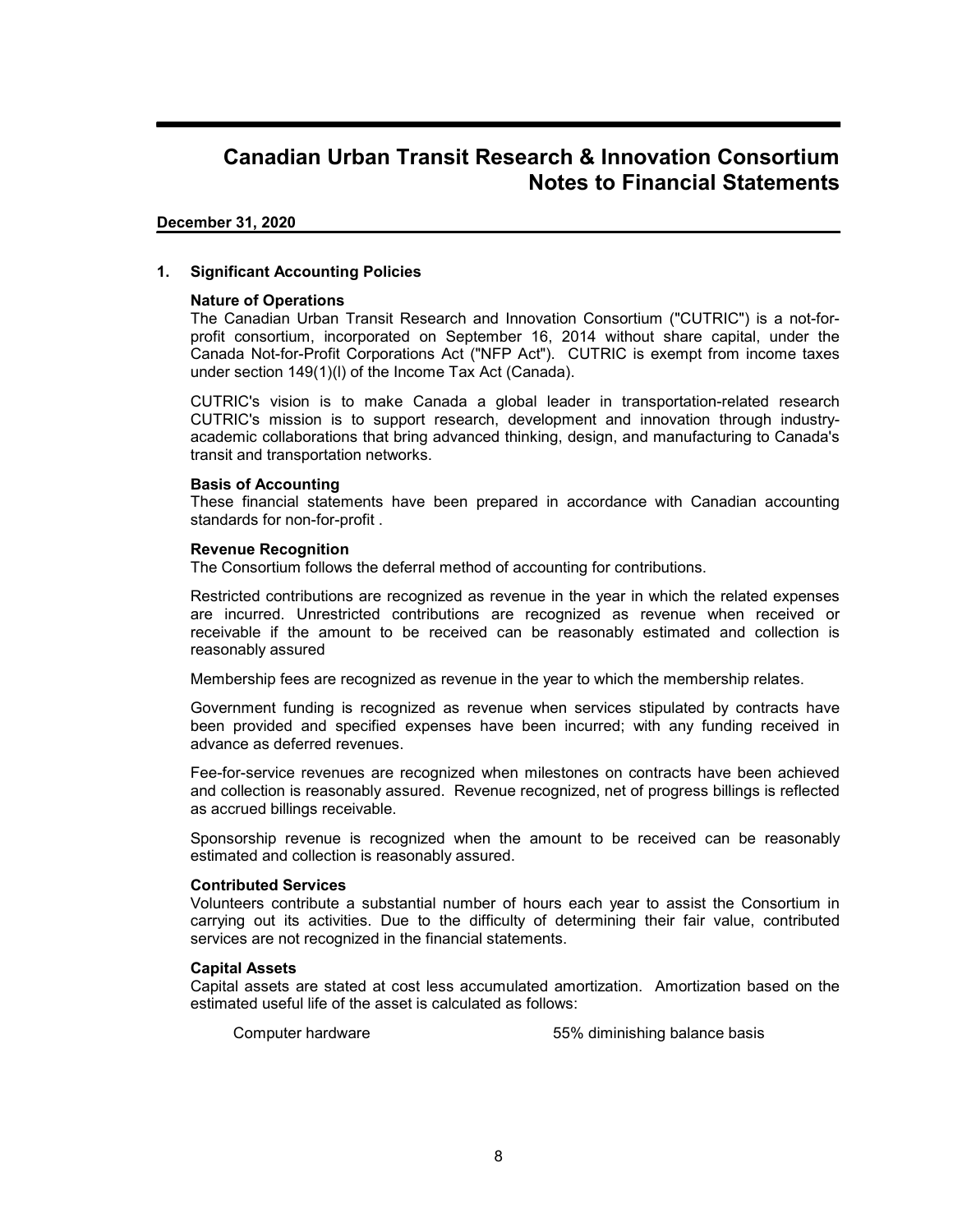### December 31, 2020

### 1. Significant Accounting Policies (continued)

### Financial Instruments

Financial instruments are recorded at fair value when acquired or issued. In subsequent periods, financial instruments are reported at cost or amortized cost less impairment, if applicable. Financial assets are tested for impairment when changes in circumstances indicate the asset could be impaired. Transaction costs on the acquisition, sale or issue of financial instruments are charged to the financial instrument for those measured at amortized cost.

#### Government Assistance

Government assistance is recorded in the year received or receivable if the amount can be reasonably estimated and collection is reasonably assured.

### Use of Estimates

The preparation of financial statements in accordance with Canadian accounting standards for not-for-profit organizations requires management to make estimates and assumptions that affect the reported amounts of assets and liabilities at the date of the financial statements, and the reported amount of revenue and expenses during the reporting period. Actual results could differ from management's best estimates as additional information becomes available in the future.

#### 2. Cash - Restricted

The balance consists of funds held on deposit with a Canadian chartered bank in a high interest savings account bearing interest at 2.00%. These funds are restricted for administering the Ministry of Economic Development and Growth ("MEDG") research program. The program was terminated effective May 17, 2019, however, the MEDG has allowed the Consortium to provide funds already committed under this program to other individuals or organizations undergoing research projects addressing the program's objectives.

| 3. | <b>Capital Assets</b> |        |                    |   |                 |    |                          |
|----|-----------------------|--------|--------------------|---|-----------------|----|--------------------------|
|    |                       |        |                    |   | 2020            |    | 2019                     |
|    |                       |        |                    |   |                 |    |                          |
|    |                       |        | <b>Accumulated</b> |   | <b>Net Book</b> |    | Net Book                 |
|    |                       | Cost   | Amortization       |   | <b>Value</b>    |    | Value                    |
|    | Computer hardware     | 20,587 | 5,661              | S | 14.926          | -S | $\overline{\phantom{0}}$ |

### 9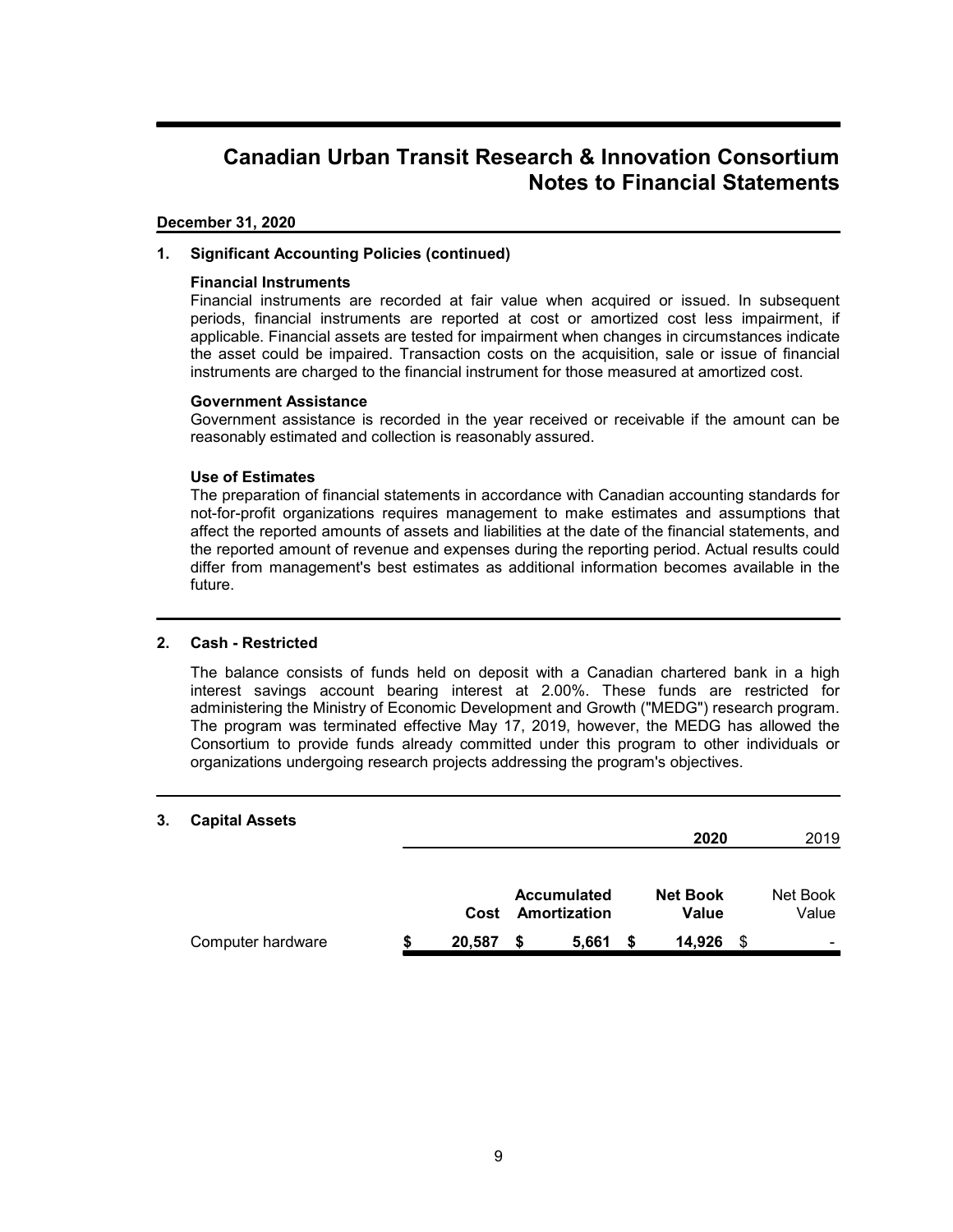### December 31, 2020

### 4. Government Assistance

During the year, the Association received approximately \$378,385 in financial assistance from the Canadian Emergency Wage Subsidy ("CEWS") program. At year end, the Consortium has a receivable of \$43,503 from the CEWS program. Management of the Consortium does not have an obligation to repay the Government of Canada for these subsidies as they have determined that the Consortium has met all applicable eligibility criteria.

Additionally, the Company received a \$40,000 Canada Emergency Business Account ("CEBA") loan to finance qualifying non-deferrable expenses during COVID-19. The loan is non-interest bearing with no scheduled payments until December 31, 2022. If \$30,000 of the loan has been repaid by that date, the remaining \$10,000 will be forgiven. If the \$30,000 in loan payments have not been made by December 31, 2022, the full outstanding balance will be converted to a 5% interest bearing loan to be repaid in monthly installments over a three year period ending December 31, 2025. The \$10,000 forgivable portion has been recorded in other income. The remaining \$30,000 has been recorded at its fair value at the date the loan was received.

## 5. Deferred Revenue - Unrestricted

Unrestricted deferred revenue includes membership fees received in advance.

|                                                                                                                 | 2020                                 | 2019                            |
|-----------------------------------------------------------------------------------------------------------------|--------------------------------------|---------------------------------|
| Balance, beginning of year<br>Membership fees received<br>Membership fees recognized as revenue during the year | $1.174$ \$<br>1,356,423<br>(648,668) | 34,500<br>590,631<br>(623, 957) |
| Balance, end of year                                                                                            | 708,929                              | 1,174                           |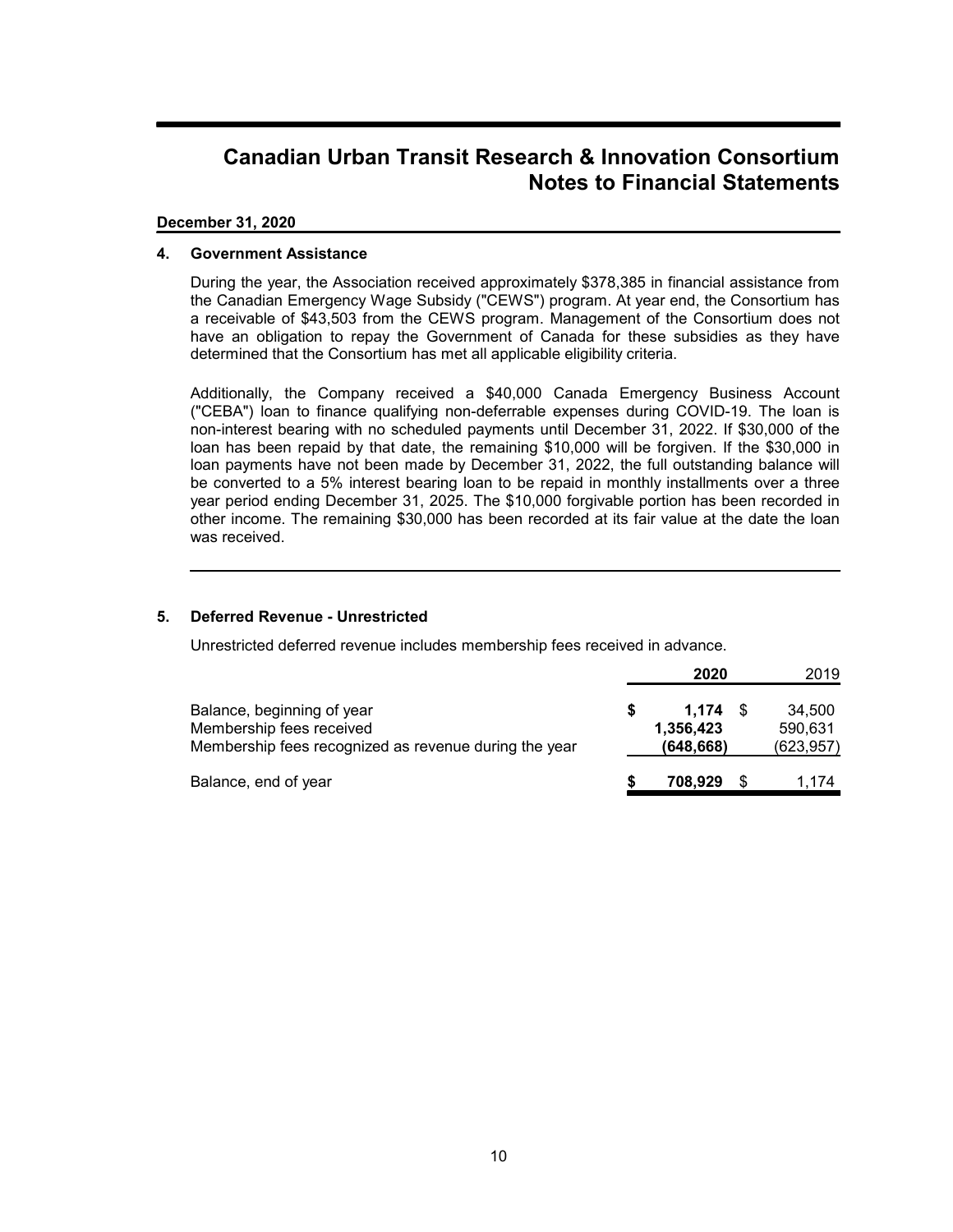## December 31, 2020

### 6. Deferred Revenue - Restricted

Restricted deferred revenue includes funding received, less the costs incurred to date for programs which were not complete as at December 31, 2020.

Restricted deferred revenue consists of the following:

|                     |                                                                                                                                                                                           |   | 2020                |      | 2019                          |
|---------------------|-------------------------------------------------------------------------------------------------------------------------------------------------------------------------------------------|---|---------------------|------|-------------------------------|
|                     | Balance, beginning of year                                                                                                                                                                |   | 3,282,587           |      | 6,575,945                     |
| Add:                | Government funding received                                                                                                                                                               |   |                     |      | 1,250,000                     |
|                     | Interest income earned on government funds                                                                                                                                                |   | 29,288              |      | 77,337                        |
| Less:               | Project funding for distribution to third parties<br>recognized as revenue in the year                                                                                                    |   | (527, 375)          |      | (3,971,843)                   |
| Less:               | Administrative funding for consortium cost recovery<br>recognized as revenue in the year                                                                                                  |   |                     |      | (106, 250)                    |
| Less:               | Excess Government funding returned due to the<br>termination of funding program in the year                                                                                               |   |                     |      | (306, 246)                    |
| Less:               | Administrative and wind-down costs incurred due to<br>the to the termination of funding program                                                                                           |   | (39,867)            |      | (236,356)                     |
|                     | Balance, end of year                                                                                                                                                                      |   | 2,744,633           | - \$ | 3,282,587                     |
|                     | The balance consists of:                                                                                                                                                                  |   | 2020                |      | 2019                          |
| (i)<br>(ii)<br>(ii) | Government funding - restricted<br>Project funding for distribution to third parties<br>Administrative funding for consortium cost recovery<br>Interest income earned on government funds | S | 2,696,624<br>48,009 | \$.  | 3,223,999<br>39,867<br>18,721 |
|                     |                                                                                                                                                                                           |   | 2,744,633           | S    | 3,282,587                     |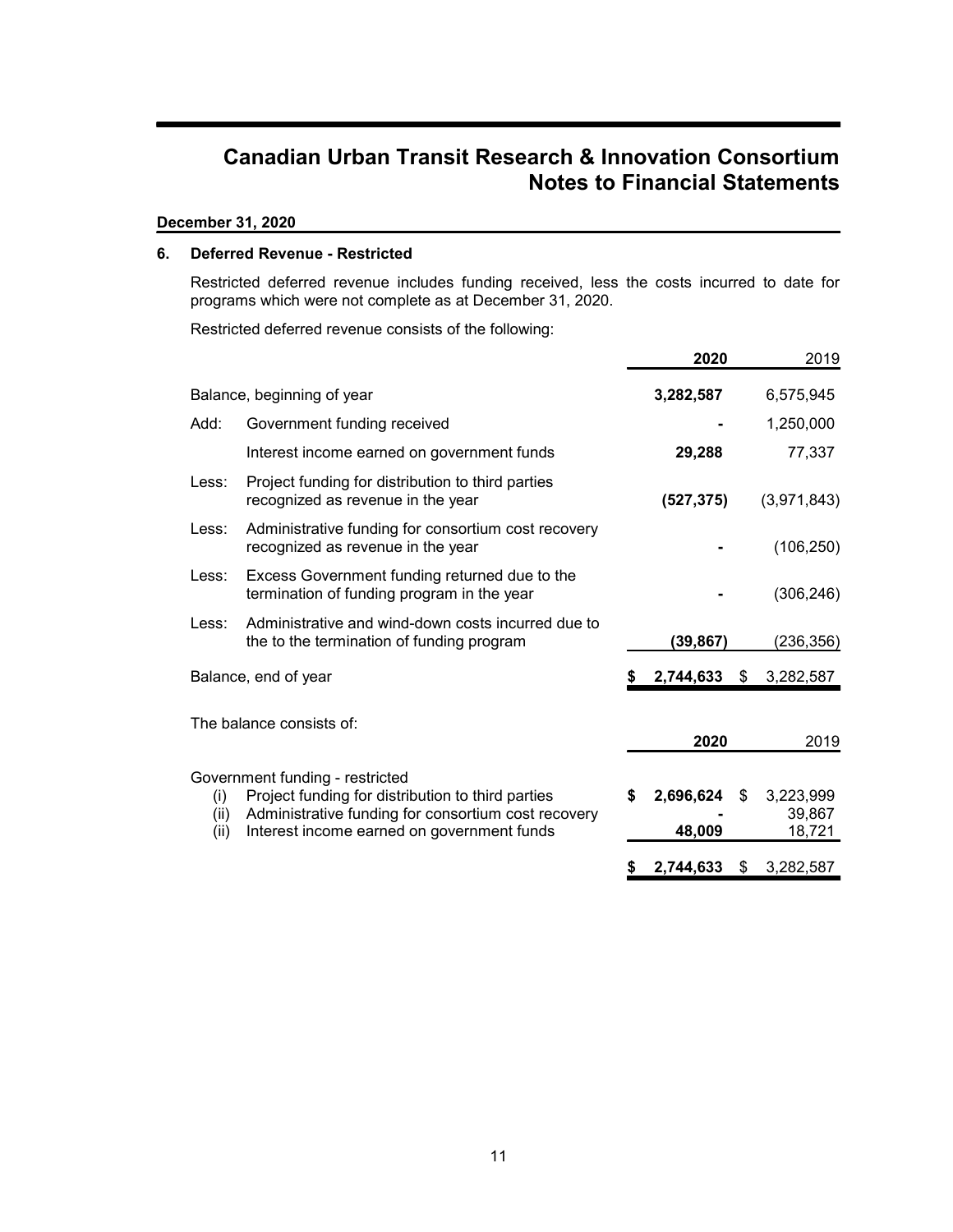### December 31, 2020

### 6. Deferred Revenue - Restricted (continued)

- (i) These funds have been received by the Consortium from the MEDG in order to administer a research funding program. The program's objective is to support innovative manufacturing solutions which help decrease fuel consumption and reduce greenhouse gas emissions, use public and private transportation assets more efficiently, and eliminate redundancies in networked vehicular operation. Effective May 17, 2019, the program was terminated. All unused funding of \$306,246 was returned to the MEDG in 2019. The remaining funds will be distributed to other individuals and organizations undergoing research projects addressing the programs objectives, as committed prior to the termination. During the year, the Consortium distributed \$527,375 (2019 - \$3,971,843) to fund these projects.
- (ii) These funds have also been received under the same program identified and described in (i) above. This balance represents the portion of the funding which is restricted for the purpose of supporting the consortium's administrative costs incurred in administering the program and winding down the program. During the year, the Consortium recognized \$39,867 (2019 - \$236,356) in revenue related to the wind down.
- (iii) As stipulated in the agreement with the MEDG, all funding received by the Consortium prior to the Consortium's immediate need for the funds are to be held in an interest bearing account. The interest earned on these funds are to be used by the Consortium to support costs of administering the program. Included in the repayment of \$306,246 to the MEDG in 2019 was interest earned in the amount of \$139,080.